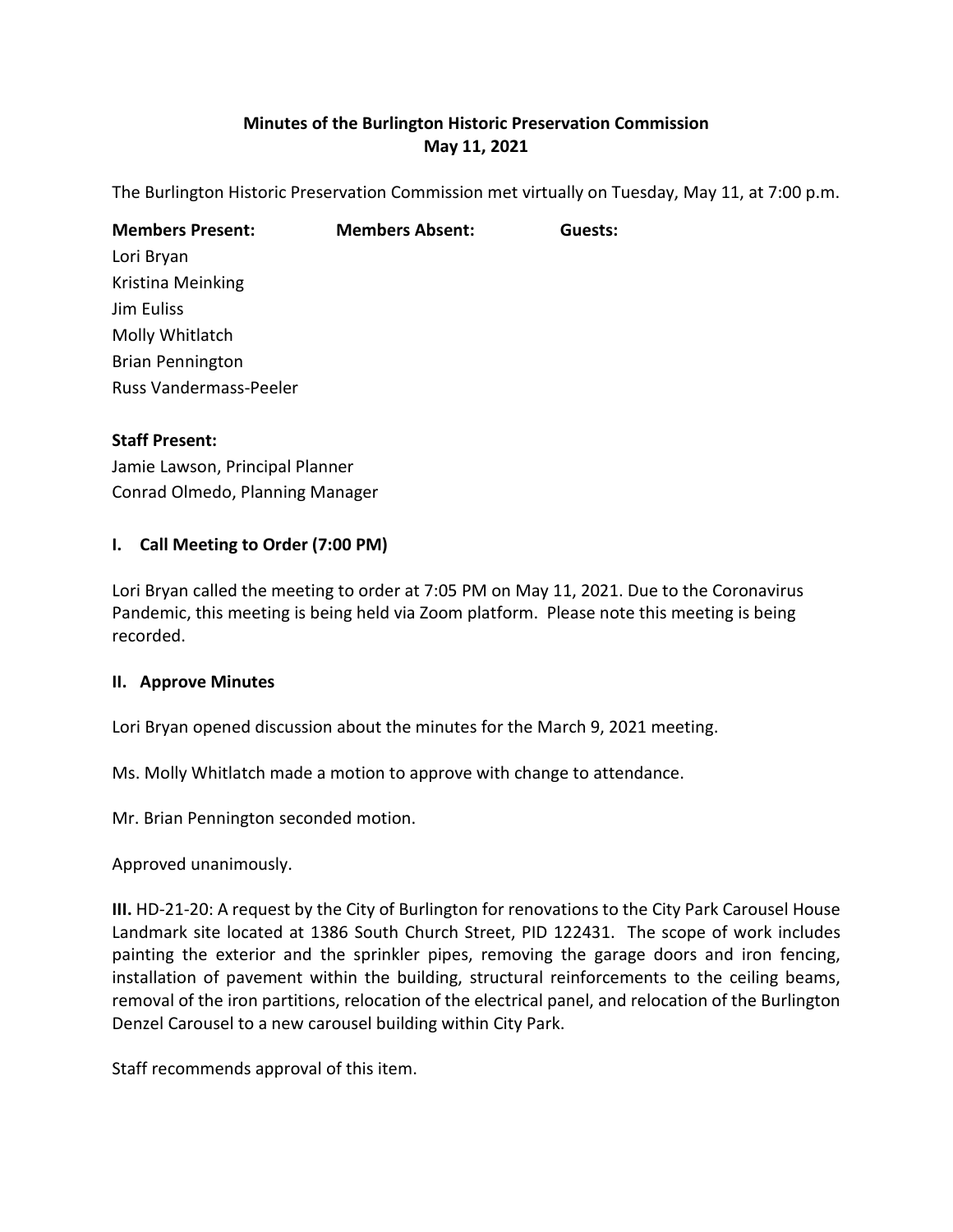Assistant City Manager Ms. Rachel Kelly explained the details of the move of the animals and the updates that will be made to the old carousel house.

Mr. Fred Patrick testified that the carousel house will be updated so that it will be more structurally sound.

Chair Ms. Lori Bryan Presented the following findings of fact.

• C1-1. Original architectural details should be retained if structurally feasible. Original exterior features such as cornices, brackets, railings, shutters, siding, window architraves, and doorway pediments are an essential part of a building's character and should not be removed.

• C1-2. Deteriorated architectural features should be repaired or restored rather than replaced. If replacement is necessary, the new material should match the material being replaced in composition, design, color, texture, or other visual qualities.

• C1-3. Architectural components and details that are not appropriate to the historic character of the structure should not be added. The owner should never try to make a building look older than it is by using details belonging to a previous period.

• C1-4. Architectural components, such as fascias, soffits and columns, should not be replaced or covered by materials such as plywood, vinyl, and aluminum that would not have been used nor been available in the original construction.

- C1-5. Sandblasting and other abrasive treatments that can damage historic architectural components and details are not acceptable.
- C6-1. Original architectural metals should be retained. The removal of these features often destroys the structure's character and, therefore, is not recommended.
- C6-2. Cast iron may be cleaned by mechanical methods. Pressed tin and aluminum should be cleaned by the gentlest methods possible, such as detergent, water, and soft bristle brushes.
- C12-1. The placement of color should be appropriate to the architectural style of the structure.
- C13-1. Strong chemical paint strippers which can permanently damage the surface should be avoided.
- C13-3. Removing all old paint should be avoided unless there is a strong reason to do so, such as an obscured architectural detail, paint peeling, or cracking.

Vice Chair Ms. Molly Whitlatch added, there was evidence provided that the garage doors and fencing were not original to the building they were added in the 1980s or later, the building will be renovated to allow for a picnic area and that doors and fence will be removed to all for ingress and egress. Testimony was provided that the building was assessed by a structural engineer and that additional structural panels will be painted to match.

Mr. Russ Vandermass- Peeler made a motion to approve the findings of fact with additions.

Mr. Brian Pennington Seconded the motion. Approved Unanimously.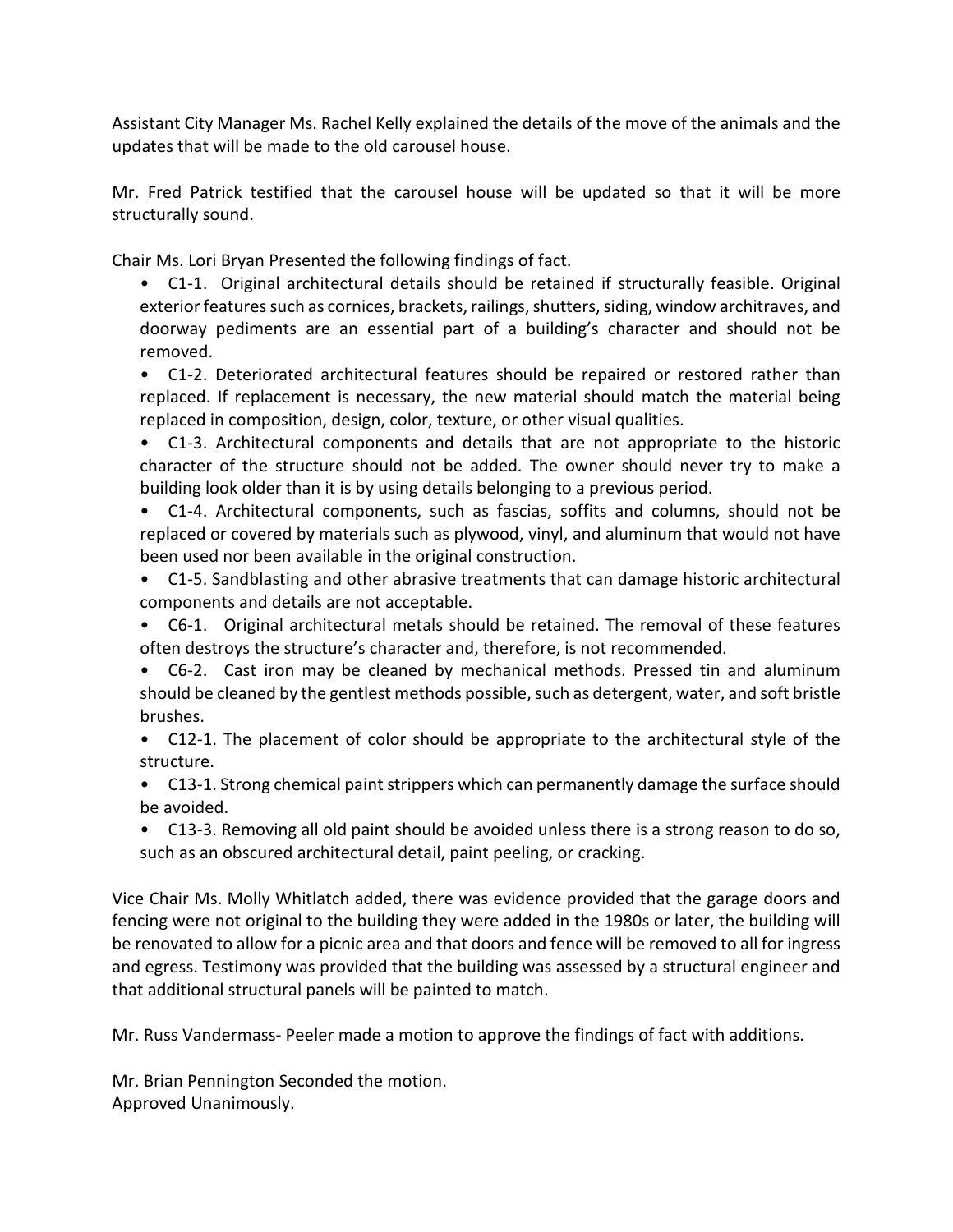Ms. Molly Whitlatch made a motion to approve the COA as it was submitted.

Ms. Kristina Meinking seconded the motion.

The motion was approved unanimously.

**IV:** HD-21-13: A request by Faith Grant, President – Preservation Burlington, for a 8' x 4' wood sign located at 2359 Glencoe Street, PID 140621 for the Preservation Burlington Salvage Store, in the Neighborhood Business (NB) and Local Historic Overlay District (LHO).

Ms. Molly Whitlatch requested to be recused from voting on this item due to conflict of interest.

Ms. Kristina Meinking made a motion to recuse Ms. Whitlatch.

Mr. Brian Pennington seconded the motion.

The motion was approved unanimously.

Ms. Faith Grant shared a sample of the quality of the sign that will be added, it would be burned wood and will not need to be maintained frequently as paint would. There are no plans to renovate the building but there is a request to paint to preserve the building.

Chair Ms. Lori Bryan Presented the following findings of fact.

- B10-1. Appropriate materials for signs are wood, metal, concrete, and masonry.
- B10-2. Signs should not be attached to buildings in ways that interfere with or destroy important architectural features.
- B10-3. Portable signs, unless temporary, are not allowed.
- B10-4. Billboards are not allowed.
- B10-5. Plastic signs, internally illuminated signs and flashing signs are not allowed.
- B10-8. Signs for historic commercial buildings should be placed in locations originally intended for signs such as the frieze of a cornice on the top of a storefront.
- B10-9. All signs should conform to the existing city sign ordinance.
- B3-3. Landscape accessories, such as benches, lights and signs should be compatible in scale, color, and material with the character of the neighborhood.

Mr. James Euliss made a motion to approve the findings of fact,

Ms. Kristina Meinking seconded the motion

Approved Unanimously.

Mr. Brian Pennington made a motion to approve COA as presented.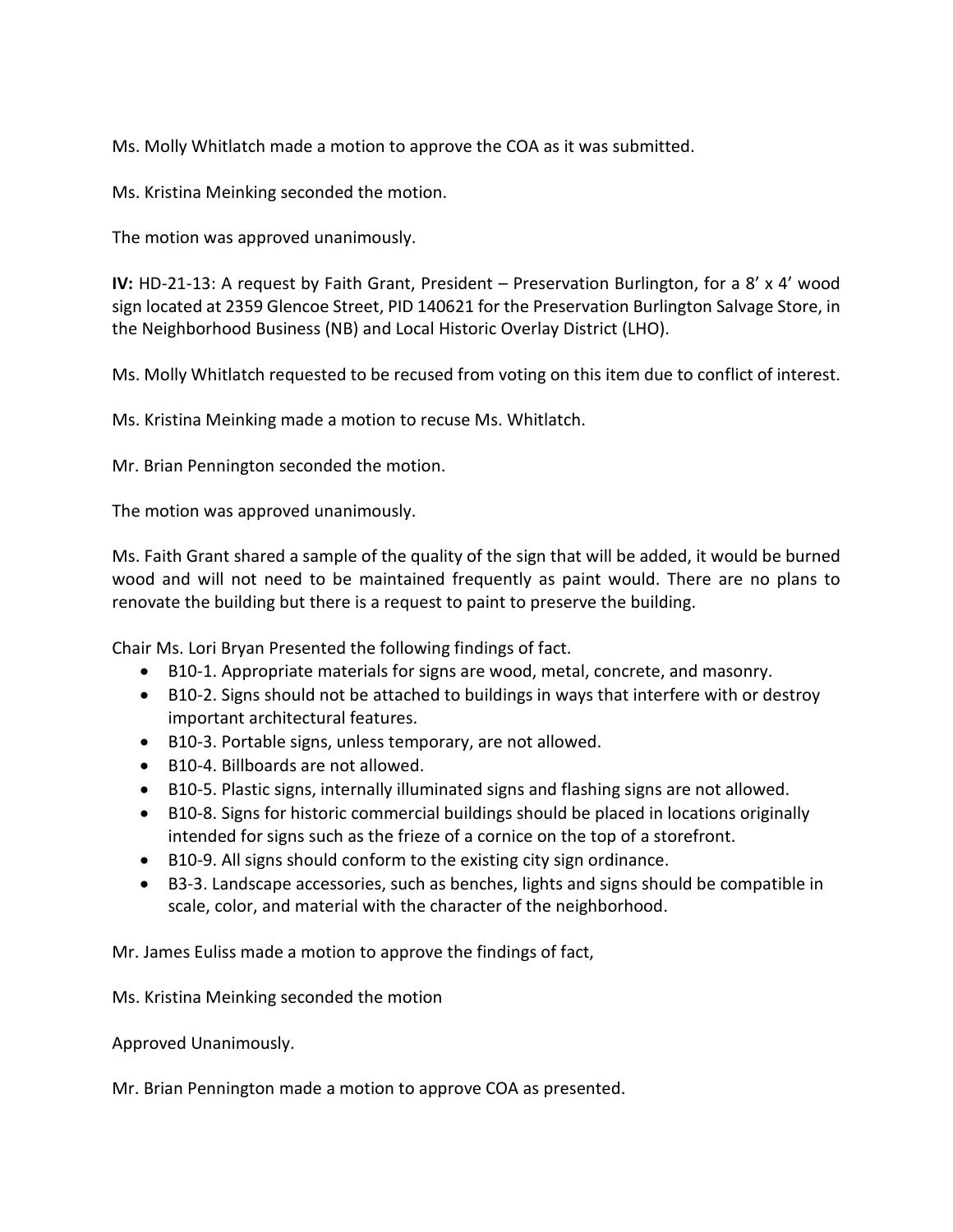Mr. Russ Vandermass- Peeler seconded the motion.

Approved Unanimously

**V:** HD-21-15: A request by Maile Williams for an 8'x16' woodshed, located at 725 West Front Street, PID 126121, in the Medium Density Residential (MDR) and Local Historic Overlay District (LHO).

Mr. Williams provided testimony that the shed would not be seen from the road, it will be built off site, then moved to the location and no trees will be removed for the shed to be placed.

Chair Ms. Lori Bryan Presented the following findings of fact.

- B7-2. New garages and outbuildings should be sited to the rear of the main building with setbacks, height, and massing compatible with other garages and outbuildings on the street. If the setback does not conform to City Code specifications, a variance must be obtained from the Board of Adjustment.
- B7-5. Garages and outbuildings should be free-standing structures. No attached garages or outbuildings are allowed.
- B7-6. Prefabricated wood storage buildings are permitted if they are not visible from the street and are camouflaged in some manner.
- B7-7. Metal utility sheds, metal carports and metal garages are not allowed.
- No trees will be removed.

Mr. Brian Pennington made a motion to approve the findings of fact with additions.

Mr. James Euliss seconded the motion.

Approved unanimously.

Ms. Kristina Meinking made a motion to approve the COA.

Mr. Brian Pennington seconded the motion.

Approved unanimously.

#### **VI. Aurora Cotton Mills Finishing Plant Landmark Designation**

Provide a recommendation on the landmark designation of Aurora Cotton Mills Finishing Plant located at 741 East Webb Avenue, PID 136857.